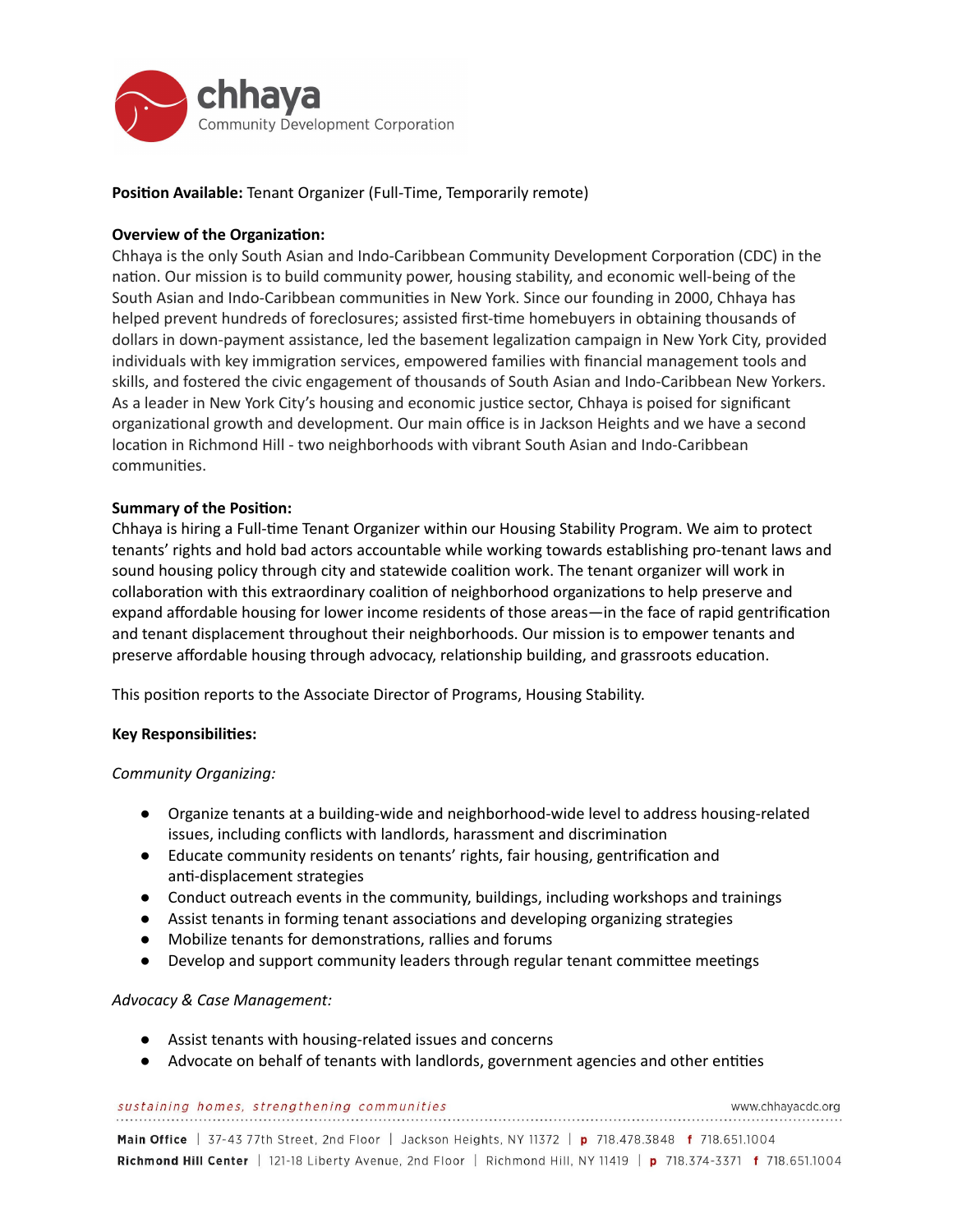

- Help tenants with complaints and applications to government agencies
- Assist unrepresented tenants with filing court cases and accessing resources via referrals
- Support legal staff in court cases and assist in the legal representation of tenants

## *Campaigns:*

- Represent the tenant community and take leadership roles in citywide campaigns and coalitions to advance and reform policies consistent with our mission, including preservation and production of affordable housing and safe living conditions
- Advocate for stronger legislation and policies to empower and protect tenants
- Develop and maintain relationships with community leaders and elected officials
- Fulfill administrative responsibilities as required, including maintaining notes on individual cases, buildings, and campaigns, and reporting on organizing efforts and results

## **Qualifications:**

- Deep commitment and passion for social justice, and grounded by connection to the needs and issues facing low-income South Asian and Indo-Caribbean New Yorkers
- 2 years of work experience in community organizing, client or program assistance within a non-profit setting, or housing rights
- Eligible to work in the U.S.
- Experience and fluency using technology, including but not limited to computers, scanners, cell phones and related applications such as Google Suite, WhatsApp, Google Voice, Zoom, etc.
- Familiarity with housing issues and community organizing experience preferred
- Strong writing and research skills
- Commitment to engaging diverse constituents in low- and moderate-income communities with limited English and/or digital proficiency
- Interested in understanding the different perspectives and needs of diverse community stakeholders
- Demonstrated ability to maintain strong relationships with governmental agencies, elected officials, non-profit organizations, other community groups, and other stakeholders
- Ability to coordinate and manage multiple tasks and projects simultaneously, and provide timely and clear updates to supervisors
- Ability to work in an organized, efficient manner with a high level of accuracy, attention to detail, and follow-through
- An ability to be flexible and willingness to wear "multiple hats", when needed
- Flexible schedule with the ability to work some weekends and evenings, when needed
- Ability to work in a fast-paced, high-energy environment
- Fluency in Bangla, Nepali, Tibetan or other South Asian language language
- $\bullet$  Sense of humor a plus

**Salary Range:** \$45,000 – \$50,000 (annual salary)

### sustaining homes, strengthening communities

Main Office | 37-43 77th Street, 2nd Floor | Jackson Heights, NY 11372 | p 718.478.3848 f 718.651.1004 Richmond Hill Center | 121-18 Liberty Avenue, 2nd Floor | Richmond Hill, NY 11419 | p 718.374-3371 f 718.651.1004

www.chhayacdc.org